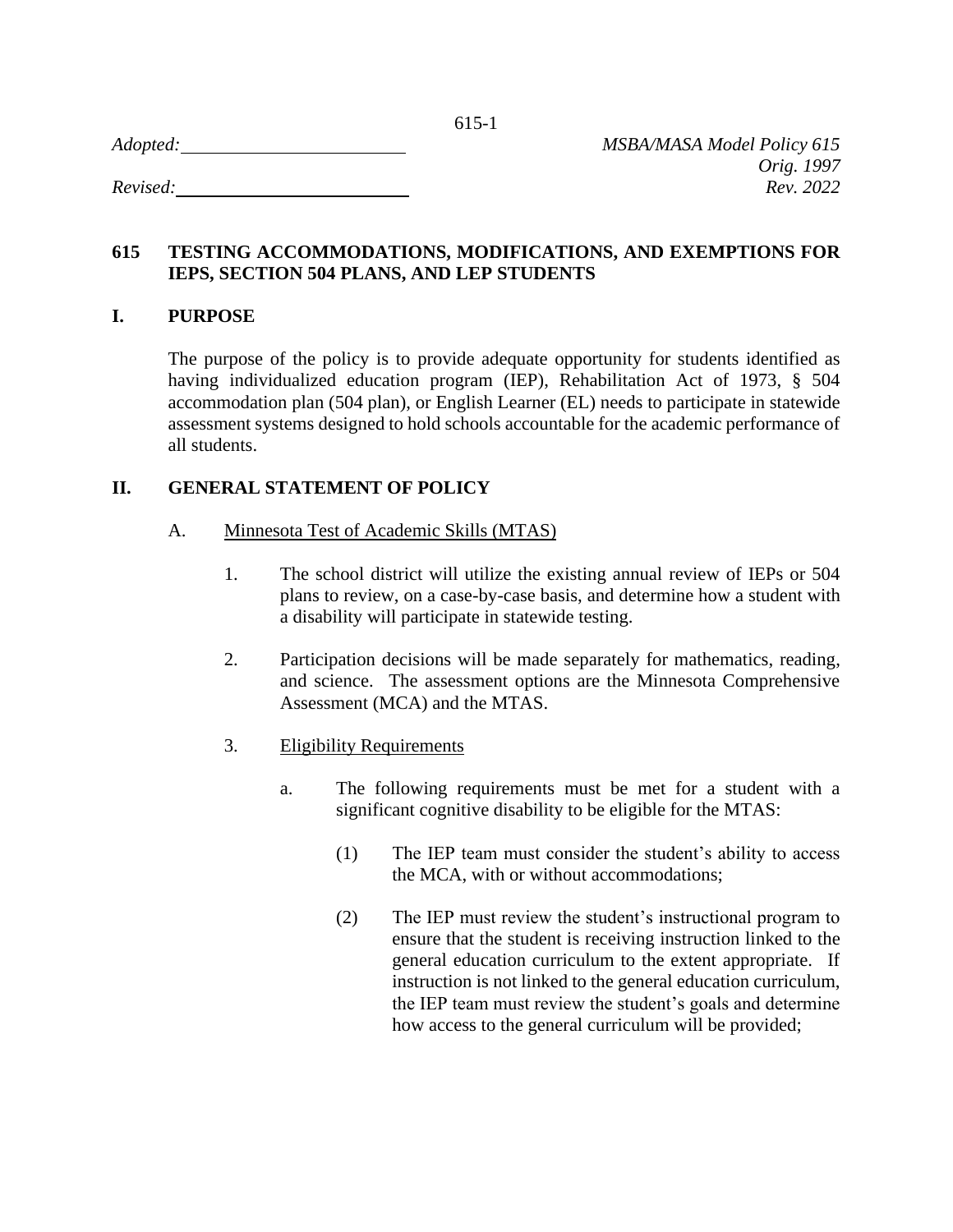#### 615-2

- (3) The IEP team determined the student's cognitive functioning to be significantly below age expectations. The team also determined that the student's disability has a significant impact on his or her ability to function in multiple environments, including home, school, and community;
- (4) The IEP team determined that the student needs explicit and intensive instruction and/or extensive supports in multiple settings to acquire, maintain, and generalize academic and life skills in order to actively participate in school, work, home, and community environments;
- (5) The IEP team must document, in the IEP, reasons the MCA is or is not an appropriate measure of the student's academic progress and how the student would participate in statewide testing.
- b. MTAS participation decisions must not be made on the following factors:
	- (1) Student's disability category;
	- (2) Placement;
	- (3) Participation in a separate, specialized curriculum;
	- (4) An expectation that the student will receive a low score on the MCA;
	- (5) Language, social, cultural, or economic differences;
	- (6) Concern for accountability calculations.

#### B. Alternate ACCESS for ELs

- 1. The school district will utilize the existing annual review of IEPs or 504 plans to review, on a case-by-case basis, and determine how an identified EL student with a disability will participate in statewide testing.
- 2. Eligibility Requirements
	- a. The student must be identified as EL in MARSS in order to take an English language proficiency assessment.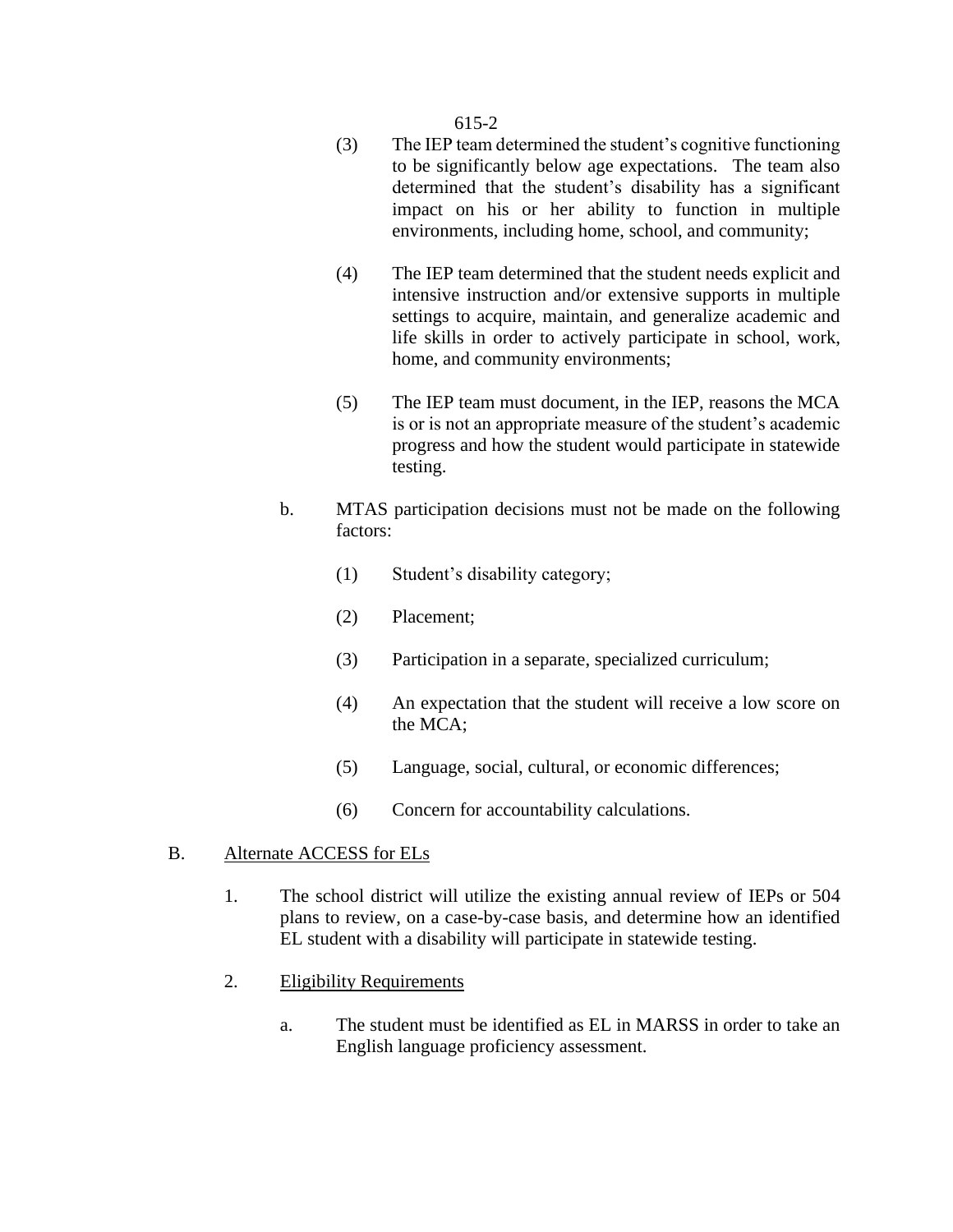#### 615-3

- b. The student must have a significant cognitive disability. If the student has been identified as eligible to take the MTAS in mathematics, reading, or science, the student meets this criterion.
- c. For students in grades that the MTAS is not administered:
	- (1) the student must have cognitive functioning significantly below age level;
	- (2) the student's disability must have a significant impact on his or her ability to function in multiple environments, including home, school, and community; and
	- (3) the student needs explicit and intensive instruction and/or extensive supports in multiple settings to acquire, maintain, and generalize academic and life skills in order to actively participate in school, work, home, and community environments.
- d. The IEP team must consider the student's ability to access the ACCESS, with or without accommodations.
- e. The IEP team must document, in the IEP, reasons the MCA is or is not an appropriate English language proficiency assessment for the student.
- 3. Alternate ACCESS participation decisions must not be made on the following factors:
	- a. Student's disability category;
	- b. Participation in a separate, specialized curriculum;
	- c. Current level of English language proficiency;
	- d. The expectation that the student will receive a low score on the ACCESS for ELs;
	- e. Language, social, cultural, or economic differences;
	- f. Concern for accountability calculations.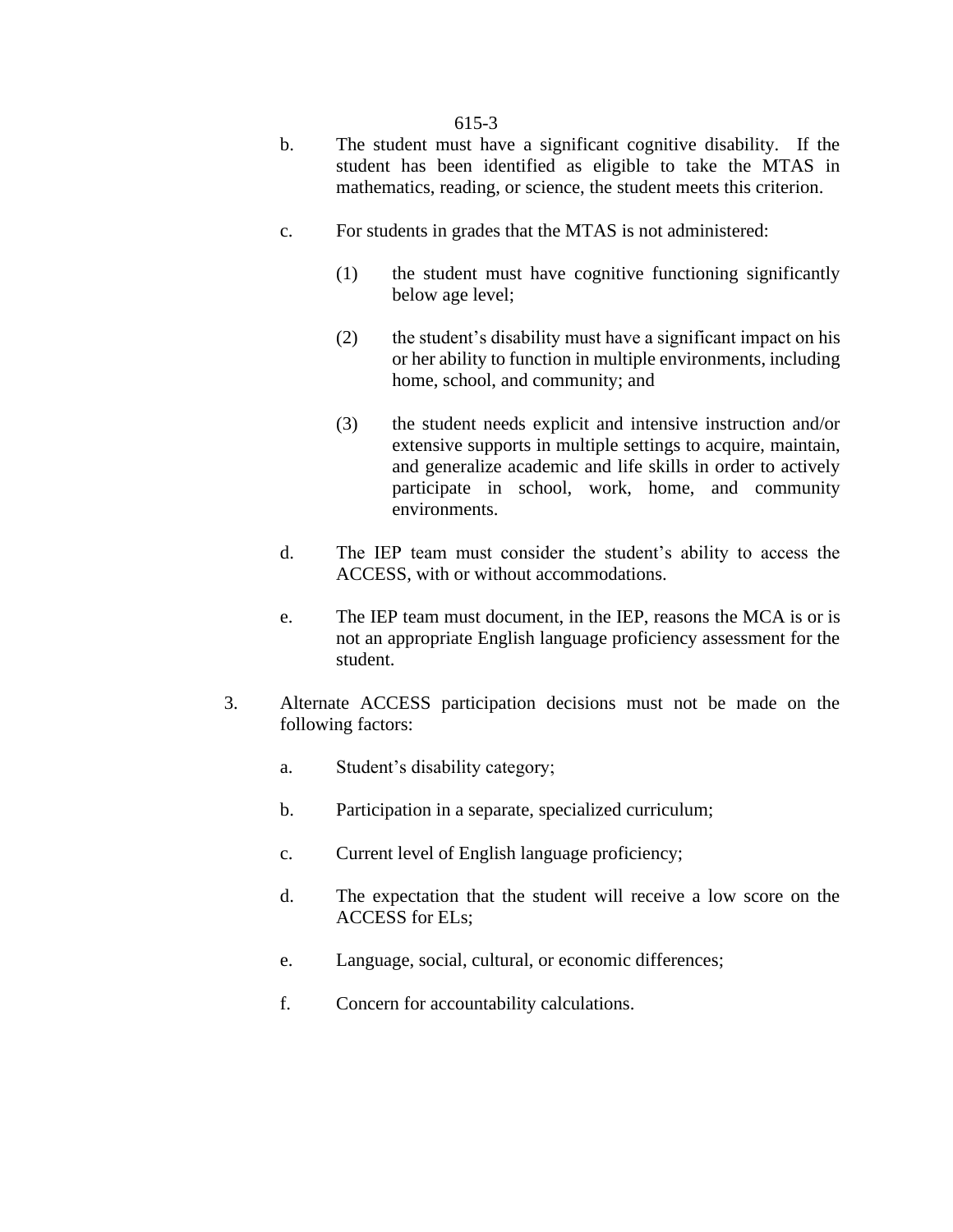#### C. EL Students New to the United States

EL students new to the United States will take all assessments, including all academic assessments (math, reading, and science), as well as the English Language Proficiency Assessment (ACCESS).

## **III. DEFINITION OF TERMS**

See the current "Procedures Manual for the Minnesota Assessments" which is produced by the Minnesota Department of Education and available through minnesota.pearsonaccessnext.com.

## **IV. GRANTING AND DOCUMENTING ACCOMMODATIONS, MODIFICATIONS, OR EXEMPTIONS FOR TESTING**

See Chapter 5 of the current "Procedures Manual for the Minnesota Assessments" and 2020-21 Guidelines for Administration of Accommodations and Linguistic Supports [http://minnesota.pearsonaccessnext.com/resources/resources](http://minnesota.pearsonaccessnext.com/resources/resources-training/manuals/Guidelines%20for%20Accomm_2020-21.pdf)[training/manuals/Guidelines%20for%20Accomm\\_2020-21.pdf](http://minnesota.pearsonaccessnext.com/resources/resources-training/manuals/Guidelines%20for%20Accomm_2020-21.pdf)

## **V. RECORDS**

All test accommodations, modifications, or exemptions shall be reported to the school district test administrator. The school district test administrator shall be responsible for keeping a list of all such test accommodations, modifications, and exemptions for school district audit purposes. Testing results will be documented and reported.

*Legal References:* Minn. Stat. § 120B.11 (School District Process for Reviewing Curriculum, Instruction, and Student Achievement; Striving for the World's Best Workforce) Minn. Stat. § 120B.30 (Statewide Testing and Reporting System) Minn. Stat. § 125A.08 (Individualized Education Programs) Minn. Rules Parts 3501.0640-3501.0655 (Academic Standards for Language Arts) Minn. Rules Parts 3501.0700-3501.0745 (Academic Standards for Mathematics) Minn. Rules Parts 3501.0820 (Academic Standards for the Arts) Minn. Rules Parts 3501.0900-3501.0955 (Academic Standards in Science) Minn. Rules Parts 3501.1300-3501.1345 (Academic Standards for Social Studies)